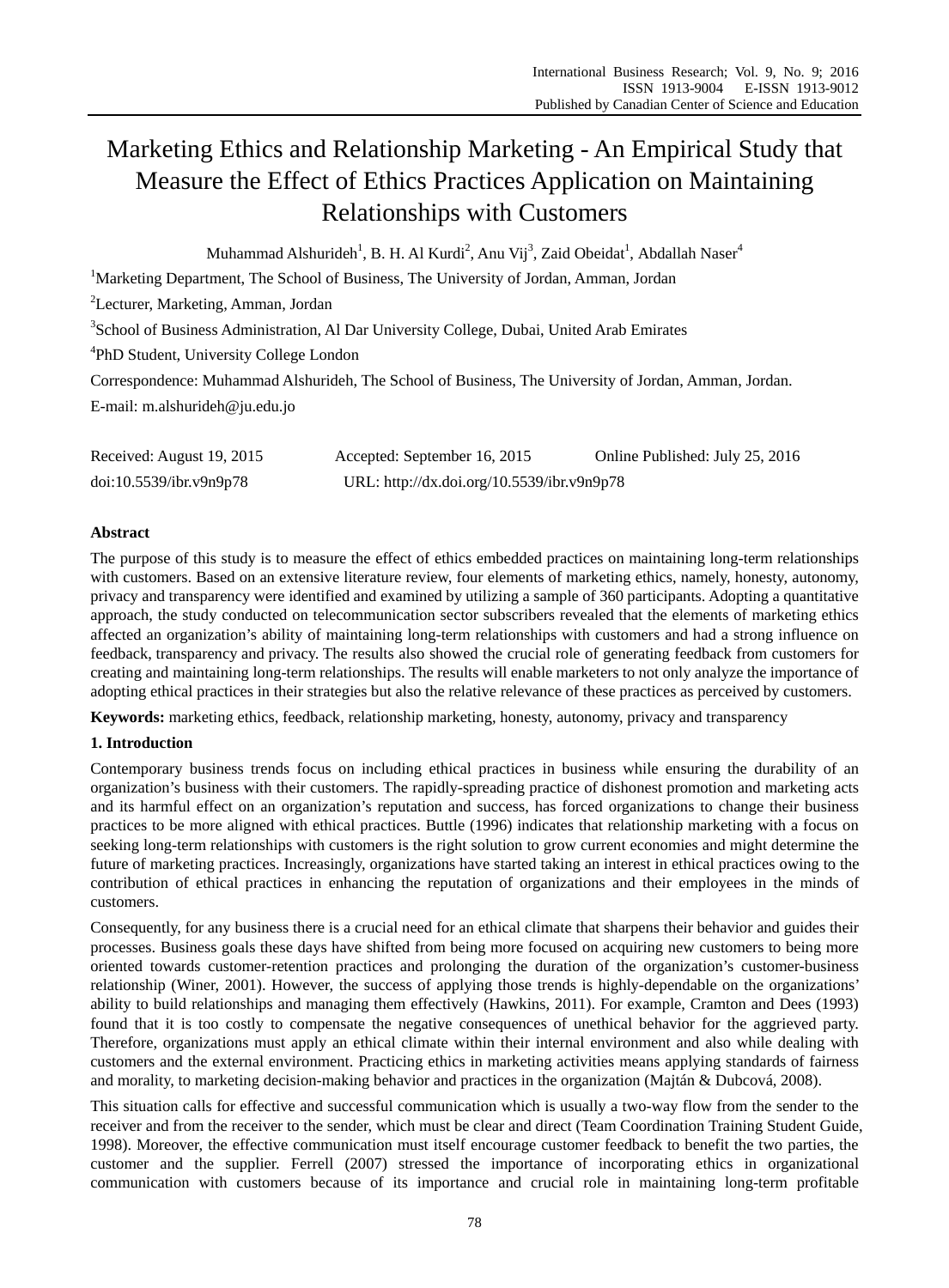relationships with customers. Generally, the role of ethics has a wide scope and can be applied to numerous subjects. Various dimensions of earlier ethical studies have been investigated on a number of areas including decision-making (Jamnik, 2011), international marketing (Borgerson & Schroeder, 2005), banking (Abul Hassan, Chachi & Abdul Latiff, 2008), branding (Fan, 2005), services (Abela & Murphy, 2008), social marketing (Eagle, 2009), marketing management (Chonko & Hunt, 1985) and even research (Hunt et al., 1984). However, despite the valuable insights previous research has provided, a need exists to conduct a study in a market in which limited research attention has been given, namely, the area of ethics and misbehavior of both firms and consumers (Obeidat, 2014). Thus, to test and clarify the dimensions of this relationship and to develop a clear perception about the factors that hinder and delay maintaining long-term business relationships with customers, this study was conducted in the telecommunication sector in Jordan. The purpose of this study was to assess the relationship between the ability of the organization to adopt ethical standards and maintaining long-term relationships with customers. In particular, the study aims to examine the relationship between the application of marketing ethics from a value-oriented framework and the organization's ability to maintain long-term relationships with its customers by examining the role of "feedback" in the relationship between the marketing ethics elements and maintaining long-term relationships with consumers.

In the current study, the variable of primary interest, which is the "dependent variable" is maintaining long-term relationships (relationship longevity) or the application of relationship marketing while the "independent variables" are the marketing ethics elements (honesty, autonomy, privacy and transparency) while the "mediating variable" is feedback. The study examines the application and perception of the marketing ethics elements among the three prominent telecommunications firms, namely. Zain, Umniah and Orange in Jordan.

The study contributes to the body of knowledge in two main ways; firstly, a conceptual model is proposed which incorporates feedback for the first time as a mediator between business ethics dimensions and relationship marketing. Secondly, this study was conducted in Jordan, thus, for the first time the ethical dimensions in Jordanian businesses were examined. This could provide valuable insights into the nature of the business ethics application in a new context and prove to be beneficial for the marketers in not only understanding the significance of ethical practices, but also about incorporating these practices in their upcoming marketing plans.

#### **2. Literature Review**

Marketing ethics is normally described as the field applied ethics that deals with the ethical principles behind the function and regulation of marketing (Majtán & Dubcová, 2008). Thus, ethics can be applied to each element of the marketing mix, namely, product, price, distribution and promotion (Takala & Uusitalo, 1996). Furthermore, Williams and Murphy (1990) indicated the need for principles and standards that guide managers and firms in making decisions and setting priorities in addition to stressing that ethics in marketing is an international trait that can be applied across different cultures. Normally, ethical problems arise in new marketing practices owing to the seller focusing on financial issues while ignoring ethical issues (Majtán & Dubcová, 2008). Consequently, for the best practice and application of marketing ethics within organizations, there is a responsibility on the organizations to establish a code of ethics for its product-marketing practices. Ferrell (2007) indicates that marketing ethics is an organizational responsibility and is essential in maintaining long-term beneficial relationships and establishing mutual trust with customers. Takala and Uusitalo (1996) also stressed the importance of building and restructuring relationships between organizations and customers based on ethical communication. Similarly, Hunt and Parraga (1993) found that developing an ethical culture within any organization became a notable concern of organization managers and suggested the development of ethical training programs.

With regards to relationship marketing, Adcock et al. (2001) identify the four contemporary approaches of marketing as relationship marketing, business marketing, social marketing and branding. Additionally, Cateora et al. (2009) acknowledge that all new business trends are supporting the philosophy of long-term relationships in business. Furthermore, Abela and Murphy (2008) conclude that having a relationship with the customer is a strategy to persuade firms to resolve and reduce ethical tension and prevent the development of unethical behavior. Furthermore, Abela and Murphy (2008) assert that marketing ethics must be an essential practice which should be taken into consideration when organizations structure their marketing plans. Buttle (1996) also conclude that the main reason behind practicing relationship marketing and maintaining long-term relationships with customers is customer retention. Palmatier (2008) also indicate that the main advantage of adapting this relationship marketing is that it bypasses the conflict encountered by organizations that adopt traditional marketing models with their customers and show minimum interest in its relationship with customers. Additionally, Sheth and Parvatiyar (2002) found that relationship marketing represented a great shift in marketing practices to being more focused toward customer needs and wants, customer retention and commitment rather than the organization's market share. The uniqueness of the relationship-marketing approach is derived from the collaboration and cooperation that is incorporated between the supplier and the customer which add a meaningful value to their business relationship with each other. As a result, examining the influence of including ethical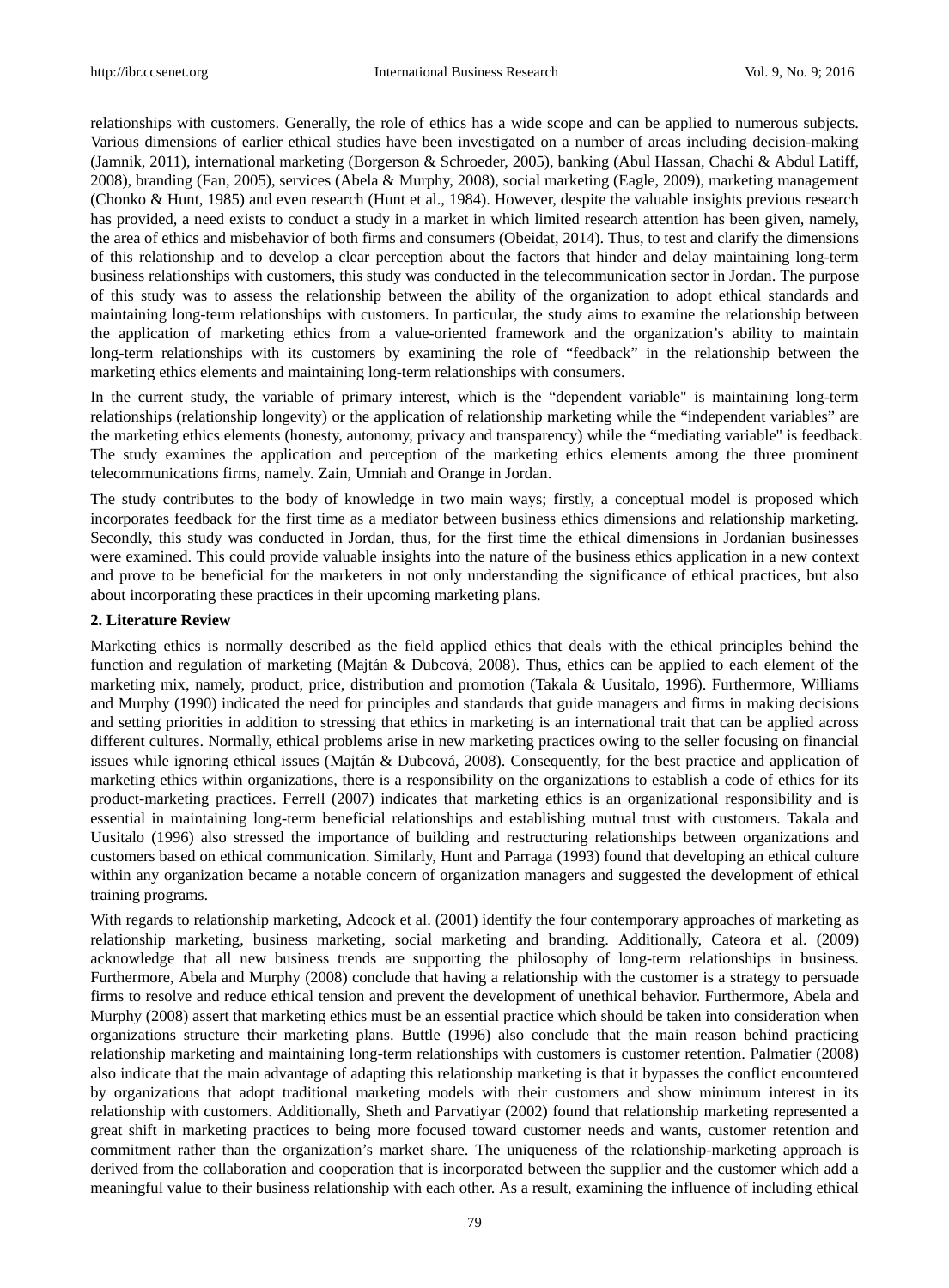practices in marketing communications on the ability of a firm to maintain its relationship with consumers will provide valuable implications for marketing-strategy planning and customer handling.

Although a number of frameworks exist to ensure an understanding of the significance of ethics in marketing, the proposed framework in this study is inspired by the findings derived by Majtán and Dubcová (2008) who identified that various dimensions of ethics can be analyzed better on the basis of values a company violates. Majtán and Dubcová (2008) also identified and examined four elements, namely, autonomy, honesty, privacy and transparency. The current study has selected these four elements as the framework for the research.

#### **3. Marketing Ethics Elements**

This study aims at studying the effect employing a set of marketing ethics dimensions on maintaining suppliers' long-term relationships with customers. To achieve such aim, four dimensions of marketing ethics, namely, honesty, autonomy, privacy and transparency were researched theoretically and examined practically. This section explains such dimensions in more details.

#### *3.1 Autonomy and Relationship Longevity*

The ethical dimension of autonomy can be defined as an "Agreement to respect another's right to self-determine a course of action; support of independent decision making" (The American nurses association, 2011, pp.1). Wright and Rogers (2009) acknowledged that individuals by nature have the right to be autonomous and to direct his/her actions and to direct him/herself freely without any influence from others.

Polonsky et al. (2002) investigated that firms need to change their traditional way of dealing with their customers in a more productive and effective way, moving toward relationship marketing perspectives. Moreover, the rule of two parties in managing the mutual relationship that exists between the corporate and its customers should be emphasized, for example, the two parties must have influence independently in managing these relationships. When the company adopts the relationship-oriented approach, it must take into its considerations the welfare of the two parties because the relationship is a cooperative process. Reciprocity is an essential component of the relationship commitment which requires equivalent response to the other parties' actions. Williams and Murphy (1990) also found that one feature of persuasive promotion is to avoid invading the customer's autonomy. Moreover, Abela and Murphy (2008) also found that ethical issues are still a serious problem in today's marketing and business practices and have been since the 1950s. Consequently, this study also proposes that modern marketing theories should stress the importance of customer autonomy.

Khalili et al. (2009) also indicated that the most satisfactory level of the product or service can be delivered to the customer if clear and autonomous feedback is shared both explicitly and implicitly between the two parties. Hattie and Timperley (2007) concluded that feedback is one of the most effective tools that influence organizational achievement because it is a vital consequence of their overall performance. In addition, when feedback provides the organization with correct, honest and autonomous information with no interference from others, it will be more effective. Furthermore, from the customer's perspective, feedback decreases the gap between the actual performance of the organization and the expected performance. Moreover, Aztiria et al. (2008) found that the ideal work environment is the environment that promotes feedback and gathering data from the customers to be safely and proactively used without intervention from others.

The American communication company Avaya (2013) concluded that customer autonomy in business interactions has become a global trend that is desired by many organizations owing to its effect in maintaining effective relationships with customers.

As a result, for the study the following hypotheses were proposed for testing:

**H1a**: There is a statistically-significant effect for autonomy on maintaining long-term relationships with customers.

**H1b**: There is a statistically-significant effect for feedback on mediating the relationship between autonomy and maintaining long-term relationships with customers.

#### *3.2 Privacy and Relationship Longevity*

Efforts to provide a comprehensive definition for customer privacy, the second element in marketing ethics, has extended from the 1890s. Generally, privacy is "the right to be let alone" (Warren & Brandeis, 1890). For the study, the definition of privacy is extended to include the right of the customer to have the only influence over his/her body, his/her home and other possessions in addition to the right to secure personal information and to protect his/her data (Canadian Marketing Association, 2004).

Privacy concerns may encompass many dimensions which include the use of individual personal information or possessions without permission, invading individual solitude, describe or characterize the individuals in a way that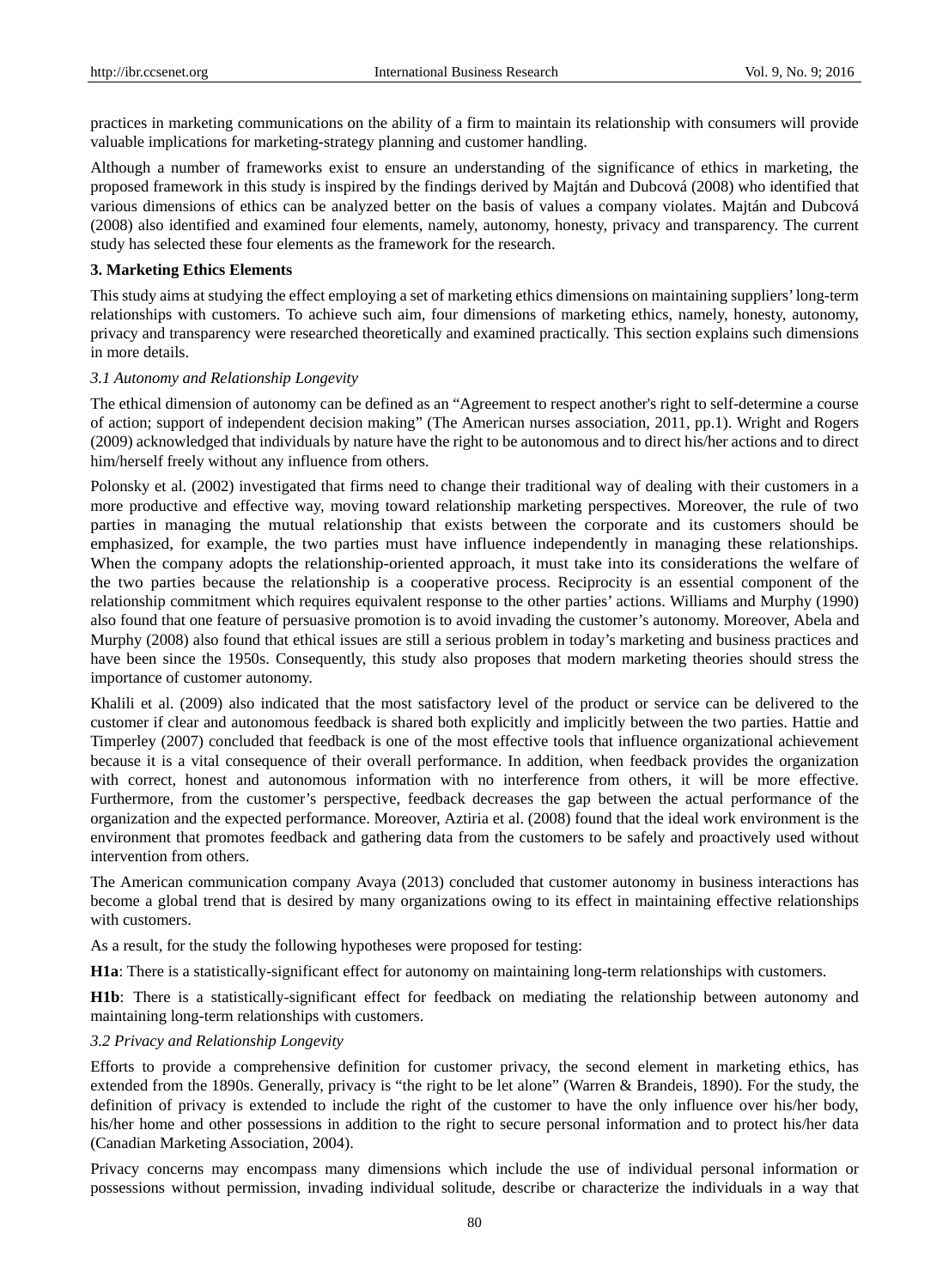negatively presents them and sharing private information about individuals in public (Lanier & Saini, 2008). Zwick and Dholakia (1999) also stressed that privacy is a crucial civil right. In addition to this, the new way of differentiation between different organizations from the customer's point of view will be based on the degree of privacy that the organization will offer its customers, and high standards of privacy will ensure high confidence in an organization's customers. Furthermore, Zwick and Dholakia (1999) specify that privacy is a norm-dependent concept. Lanier and Saini (2008) focused on the contribution of the advanced information technology and today's dynamic and changing environment and how it forces organizations to know more about their customers and to collect more and more information about them. Additionally, Wirtz and Lwin (2009) indicated that the relationship-marketing module stressed the importance of collecting customer information to encourage customers to share their information with other organizations and that organizations themselves must assure the customer and guarantee the privacy and the security of their customer information to build trust.

Bollen and Emes (2008) indicated that international companies in their websites encourage customers to give their feedback about the organization's products and services because of the importance of such feedback in the improvement of the organizational operations since reciprocity is the building block of business relationships. In addition, privacy is very important to customers in their interactions and communications with organizations because customers will feel threatened if their privacy is not protected.

Queensland Rail Association (2014) found that their organizational policy promoted customer feedback in term of their products, services and business operations because of its role in improving their service delivery. Furthermore, gathered feedback from organizational customers will not be disclosed or used except for the purpose of improving the service or the product's quality. Additionally, the Taxi Service Commission (2013) indicated that the customer had the right to complain about any dissatisfactory service or product. In addition, all information collected for the purpose of addressing a customer's feedback should be handled with full privacy and according to the information privacy act of the organization, and the details and the results of a customer's feedback should not be communicated to other parties. Furthermore, seeking customer feedback means that the organization is customer-oriented and this will enhance customer satisfaction and strengthen the customer organization relationship and prolong its duration. Thus, the following hypotheses were proposed to be tested in this study:

**H2a**: There is a statistically-significant effect for privacy on maintaining long-term relationships with customers.

**H2b**: There is a statistically-significant effect for feedback on mediating the relationship between privacy and maintaining long-term relationships with customers.

#### *3.3 Feedback and Relationship Longevity*

With regard to feedback, Hattie and Timperley (2007) defined feedback as "information provided by an agent regarding aspects of one's performance or understanding" (pp.81). According to the Communication Handbook (2013) feedback describes the receiver's attitude and response toward the communicated message. Normally, feedback could be in the form of acknowledgment; for example, showing that the customer has heard the supplier's message by parroting or repeating the words of the message and/or paraphrasing it by rephrasing the supplier's message with the customers own words (Team Coordination Training Student Guide, 1998). Furthermore, Lunenburg (2010) argues that improper feedback will hinder the communication rather than improving or adding value to it. Therefore, the following hypotheses were proposed to be tested:

**H3a**: There is a statistically-significant effect for feedback on maintaining long-term relationships with customers.

**H3b**: Feedback will mediate the relationship between the marketing ethics elements and maintaining long-term relationships with consumers.

#### *3.4 Honesty and Relationship Longevity*

Kanagal (2009) found that good and effective relations in the hotels sector contained elements of honesty and transparency in business communications and interactions. The communication in business interactions is crucial in the business relationship building process and the maintenance of the relationship (Grönroos, 2004).

A Merck/MSD Company (2011) concluded that the organizational success was highly-influenced by honest communication between the organization's employees and their customers. In addition to this, the quality of the shared information is highly-appreciated if treated with honesty, without invasion of customer privacy and transparency. As a result, a successful organization encourages open communication that is characterized by encouraging customers to give feedback.

McKimm et al. (2007) indicated that gathering customer feedback requires organizational employees having interpersonal skills to achieve open business communication benefits. Furthermore, feedback should be generated from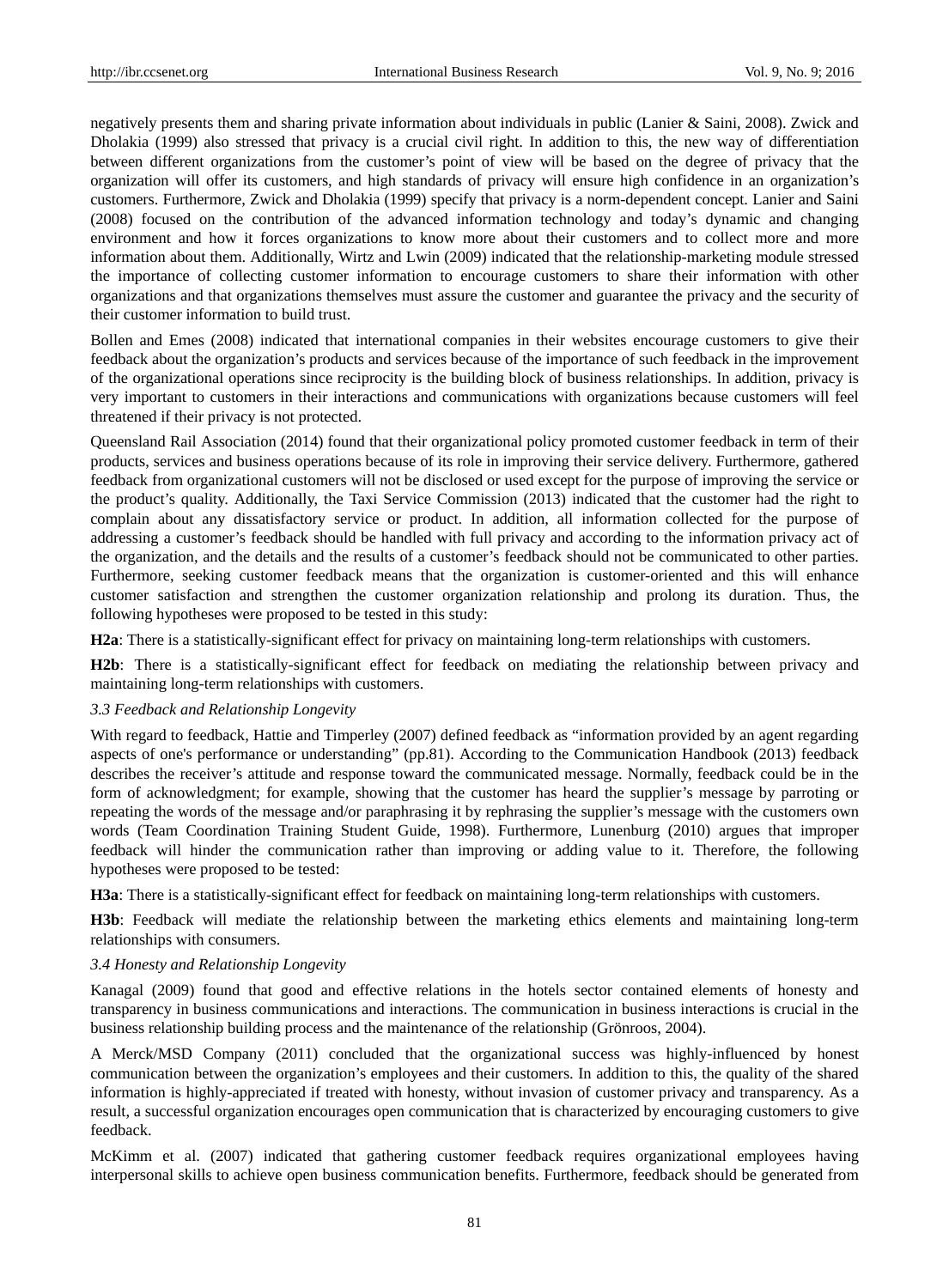customers regularly to sustain the quality of the business relationship. In addition, honest and clear feedback reduces hidden or unclear areas between the organization's employee and the customer.

Hacker et al. (1999) indicated that a crucial element in the trust-building process between the organization and the customer is the feedback provided regarding the interacting party's performance and expectations in an honest and clear manner. This contributes to the establishment of a productive business relationship. Thus, the hypotheses to test includes:

H4a: There is a statistically-significant effect for honesty on maintaining long-term relationships with customers

H4b: There is a statistically-significant effect for feedback on mediating the relationship between honesty and maintaining long-term relationships with customers.

#### 3.5 Transparency and Relationship Longevity

The Ken Blanchard Companies (2010) indicated that both business and personal information require trust to be established, and, as a result, open, honest and transparent feedback is crucial in business transactions to develop long-term relationships with customers. The International Bank for Reconstruction and Development (2012) concluded that achieving effective business required business activities to be transparent, and this necessitated access to the customer's information to increase the transparency in the business transaction environment. In addition, sharing customers' feedback with decision makers is important as this feedback might manipulate the decision maker's way of thinking and management to ensure customer satisfaction. KPMG International for advisory service (2013) indicated that feedback-seeking practices were a form of seeking continuous improvement to an organization's service or product and thus achieving higher levels of customer satisfaction, retention and, thus, a stronger organization-customer relationship, because feedback serves as an opportunity. Consequently, the hypotheses to be tested will be:

H5a: There is a statistically-significant effect for transparency on maintaining long-term relationships with customers.

H5b: There is a statistically-significant effect for feedback on mediating the relationship between transparency and maintaining long-term relationships with customers.

#### **4. The Study Model**

Based on previous literature that explains the study main dimensions in more details and highlights the suggested relationships among the study constructs, figure 4.1 demonstrate the proposed directions clearly.



Figure 1. The Study Model

#### **5. Research M Methodology**

To achieve the objectives of this study and test the casual relationships between the variables of this study, a quantitative research design was employed with the primary data collected through questionnaires (Saunders et al, 2011). Furthermore, owing to the large size of the target population, this study adopted a random sampling method. Therefore, a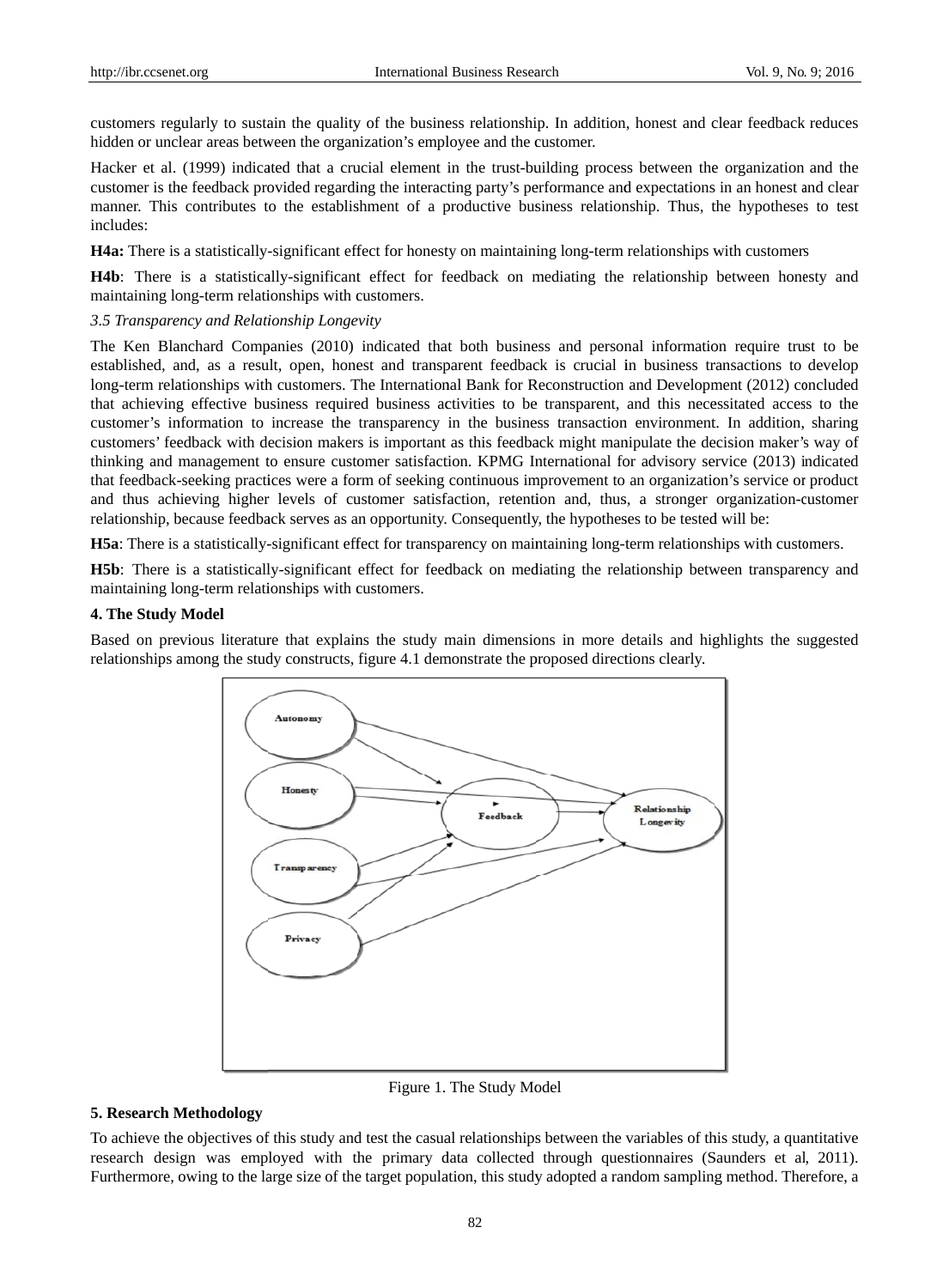representative sample size that reflected the population of the study was calculated to be 400 (Sakran & Bougi, 2009). As recommended by Sekran, (2003), a pilot study was conducted, first, to ensure that the questions were clear and understandable to participants. Ten participants with a marketing background were interviewed and given a copy of the questionnaire asking them to make suggestions regarding any issue they might encounter to enhance the quality of the questionnaire. The purpose of the pilot study was to ensure the linguistic quality and the collection procedures effectiveness. However, the participants did not report any issues regarding the questionnaires. Subsequently, 400 questionnaires were disseminated by hand to the participants, namely, mobile phone subscribers, while 360 questionnaires were retrieved, giving a response rate of 90% as explained in appendix table 2.

Moreover, as seen in Table 3.1, all the scales used in the study were reliable and had acceptable levels of internal consistency. Appendix table 1 gives a full list of all study constructs' items that used in collecting the primary data.

#### Table 3-1. Reliability statistics

| Scale item                    | Cronbach's alpha value | No of item |
|-------------------------------|------------------------|------------|
| Honesty                       | 75.2%                  |            |
| Autonomy                      | 73.4%                  | g          |
| Privacy                       | 80.9%                  |            |
| Transparency                  | 73.4%                  | 5          |
| <b>Relationship Marketing</b> | 76.5%                  | 10         |
| Feedback                      | 73.5%                  | 5          |
| All items                     | 91.3%                  | 39         |

Regarding the demographic characteristics of the sample, 67.8% of the study sample are females and 31.9% are males as seen in the appendix table 3. Also, 87.8% of the sample were less than 23 years old, which might be related to the study sample itself being constituted from the youth category as shown in the appendix table 4. Considering the fact that most of the promotional activities sponsored by telecommunication sector aim at the youth, the target sample age was justified. Additionally, since the majority of the sample was less than 23 years old, 96.7% of the sample participants were single as shown in the appendix table 5. Regarding the sample's educational level, 85.5% held a bachelor degree as shown in the appendix table 6. Finally, the majority of the sample's income level was low, with 50.3% earning less than the 300 J.D income level as shown in the appendix table 7. With regard to the sample distribution and the participants' subscription duration, as seen in Appendix 8, the highest percentages of the study participants were Zain subscribers with 78.9% followed by Umniah subscribers with 15.6% and only 5.6% for Orange subscribers. This was not surprising considering that Zain has the biggest market share in Jordan with 39.18% of the whole cellular market share, followed by Orange 31.21%, then Umniah 28.96% (TRC, 2014). Additionally, as seen in Appendix 8, the highest percentage of the participants' subscription duration was from one to three years with 40.3%, followed by four to six years with 33.3%. This meant that 73.6% of the study's participants had been telecommunication subscribers for a significant duration, and were thus able to analyze the ethical practice of the selected companies and answer the related questions.

To examine the influence of each independent variable on relationship marketing, hierarchical regression analysis was used to test the hypotheses as it allows for determining the contribution for each independent variable (Pallant, 2010). In addition, structural equation modelling was utilized by using Amos software to test for the mediation effects.

#### **6. Findings**

To test the study model as seen in table 4-1, all study independent constructs explained 40.6% of the total variance of the model and the whole model was significant  $(p \le 0.00)$  with no significant influence for the demographic variables.

Table 4-1. Model Summary

| Model |                   |        | Adjusted R | Std. Error of | Sig. F |
|-------|-------------------|--------|------------|---------------|--------|
|       |                   | Square | Square     | the Estimate  | Change |
|       | .637 <sup>a</sup> | 406    | .397       | .41775        | .000   |
|       |                   |        |            |               |        |

Moreover, the findings of the regression tests supported H2a, H3a, H4a and H5a. However, H1a was rejected since no significant influence was found for autonomy on maintaining long-term relationships with customers. These findings are also supported by the findings of Aztiria et al. (2008), Lunenburg (2010), McKimm et al. (2007), Kanagal (2009) as well as Wirtz and Lwin (2009) who found that these ethical dimensions and elements had an influence.

To test the effect of study constructs' effects on maintaining customer-supplier relationships , the path tests has been employed to test the relationship between feedback, honesty, privacy, transparency, autonomy and relationship marketing was statistically-significant for the effects of privacy, honesty, transparency and feedback on relationship marketing. On the other hand, the path between autonomy and relationship marketing was statistically-insignificant. Feedback had the higher beta value (beta=31.8, *p* <.001) which indicated the individual contribution of each predictor (variable) to the model (Pallant, 2010), followed by transparency (beta=.23.4,  $p < .001$ ), privacy (beta= $-18.1, p < .05$ ), and honesty (beta=.11.5, *p* <.05).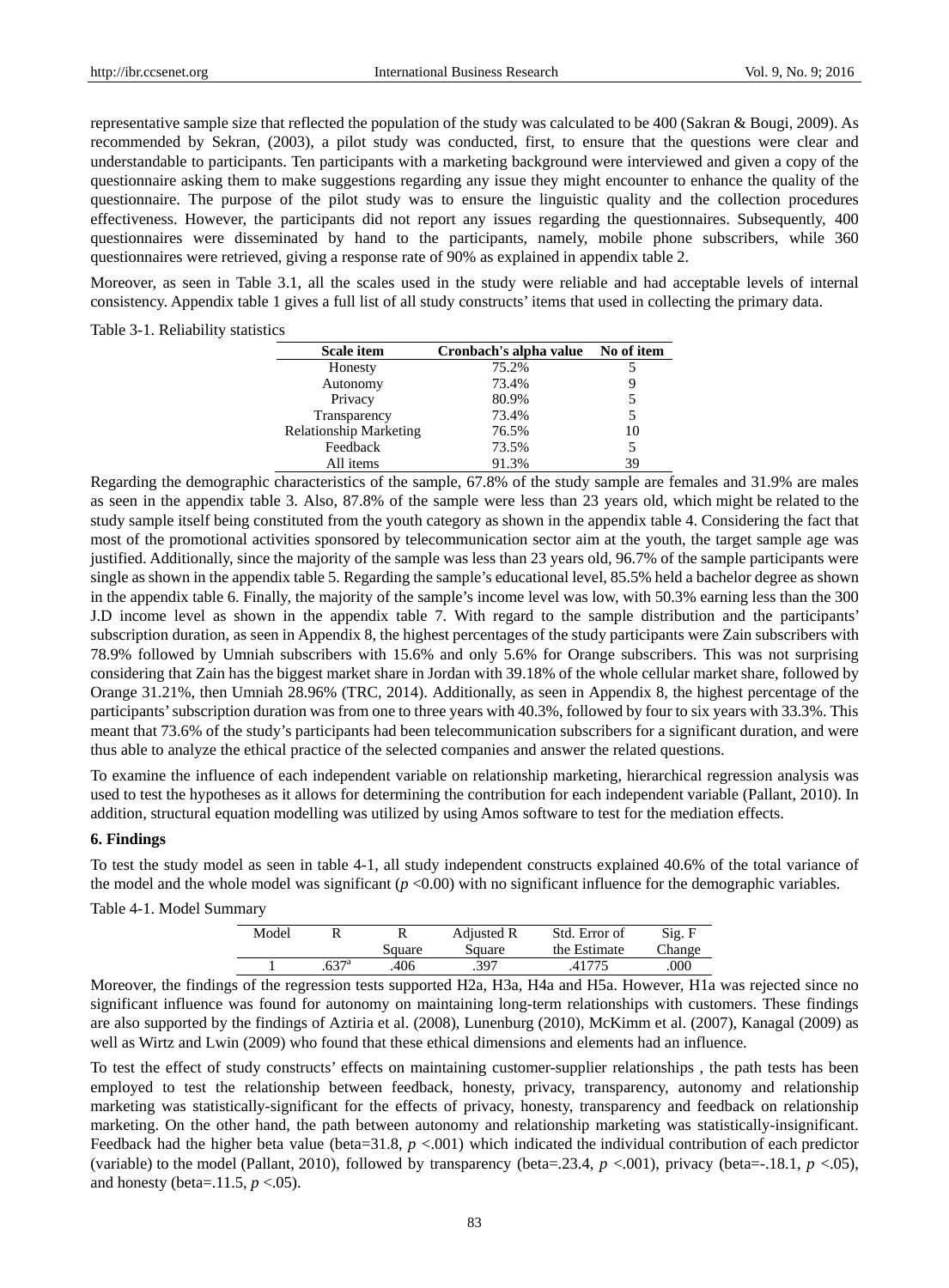Furthermore, to test for the relationship between the marketing ethics elements and relationship marketing with feedback as a mediator, the bootstrapping approach was conducted using Amos owing to its higher statistical power compared to the multiple regression analysis techniques in addition to producing direct and indirect effects (Obeidat, 2014; Mallinckrodt, Abraham, Wei & Russell, 2006). As suggested by Hair et al (2010), 2000 bootstrap samples with 95% confidence intervals were requested. Afterwards, the test for the relationship between the marketing ethics components with and without the mediator was run. As seen in the Table (4-2), the beta value for the path between the marketing ethics elements and relationship marketing is shown in the first column. Table (4-2) also shows the direct and indirect effects after the mediator is introduced in the second and third columns. Furthermore, for a full mediation effect, the direct effect becomes non-significant once the mediator is introduced with the indirect effect significant (Hair et al, 2010). For an indirect mediation both effects should be insignificant with the indirect effect significant (Obeidat, 2014). However, as seen in Table (4-2), all the paths were significant which suggested a partial mediation for feedback between the marketing ethics elements and relationship marketing. Thus, H1b, H2b, H3b, H4b and H5b were all supported.

Table 4-2. Mediation analysis results

| Path                                   | without<br>Direct | Direct with | Indirect with | Mediation |
|----------------------------------------|-------------------|-------------|---------------|-----------|
|                                        | feedback          | feedback    | feedback      | type      |
| Honesty to relationship marketing      | $70***$           | $36.8**$    | $.16.4**$     | Partial   |
| Privacy to relationship marketing      | $29.5***$         | $29.2**$    | $14.2**$      | Partial   |
| Autonomy to relationship marketing     | $30***$           | $22**$      | $14.5**$      | Partial   |
| Transparency to relationship marketing | 44***             | $.33.5**$   | $16.6***$     | Partial   |

Additionally, to examine the application of the main marketing ethics elements among the subscribers of the three main telecommunications firms in Jordan, a one-way analysis of variance was conducted to compare the participants' perceptions of the marketing ethics dimensions among the three firms (Pallant, 2010). The participants were divided into three main groups according to the firm to which they were subscribed (group 1: Zain, group 2: Umniah, group 3: Orange). Interestingly, there was a statistically-significant difference between the three groups for only one marketing ethics dimension, that is, honesty,  $F(2,357) = 4.3$ ,  $P(-8.5)$ . The effect size calculated through the beta squared was  $(0.02)$ . Moreover, the mean score for Zain was  $(M=3.26, SD=.6844)$ ,  $(M=2.97, SD=.6499)$  for Umniah, and  $(M=3.25,$ SD=.789) for Orange. This result means that the perceptions of the main ethical dimensions were perceived similarly between all three groups except for the "honesty" element which was perceived as higher for Zain subscribers.

#### **7. Conclusion**

Organizations these days are losing their valid customers at a notable rate. For example, mobile phone service providers in the UK market lose over a third of their mobile phone subscribers to rival providers yearly (Andic, 2006). As a result, organizations adopt a variety of marketing approaches to create and maintain relationships with their customers. Corporate social responsibility has also emerged as an integrated management practice acceptable from customers and even many times encouraged by the governments. Precisely, corporate social responsibility refers to applying moral management and a set of ethical standards in organizational strategic and action plans (Robin & Reidenbach, 1987; Carroll, 1991). It has also been highlighted by many scholars such as Creyer (1997) that marketing ethics is seen as a method to generate customer interest and affect their decisions to buy organizations' products and/or services. Thus, to prolong customer-supplier relationship, there is a need to apply the basic business ethics standards that seem to be efficient in reducing customer risk, reducing both transaction conflict and cost, reducing switching costs and efforts, increasing transactional benefits, increasing customer satisfaction, trust, commitment and loyalty (Bejou et al., 1998, Valenzuela et al., 2010; Alshurideh, 2014a; Alshurideh, 2014b; Alshurideh et al., 2015; Alshurideh, 2016a; Alshurideh, 2016b).

Thus, this research has made an attempt to examine the influence of a set of marketing ethics elements on maintaining long-term relationships with consumers in the telecommunication sector in Jordan. A sample of 360 participants was used to examine this relationship on the basis of identified elements, namely, honesty, privacy, transparency and autonomy. It was found that except for the element of 'honesty', there was no difference between the ethical orientations of the questionnaires participants who subscribed to different telecommunication companies, thus suggesting that all three firms generally employed the elements of marketing ethics. Considering statistical outputs, one of the four identified elements, namely, 'autonomy' was found to be playing the weaker role in comparison to rest of the three elements in maintaining long-term relationships with customers This study also examined the role of 'feedback' as a mediator between the marketing ethics elements and relationship marketing and found that feedback partially mediated the relationship between all the marketing ethics elements and relationship marketing. Consequently, this finding demonstrates the importance of effective communication between a firm and its customers. As a result, the high competitively in the telecommunications sector between these firms has encouraged them to adopt ethical and social guidelines. In addition, to differentiate their product offerings these firms have all developed good customer service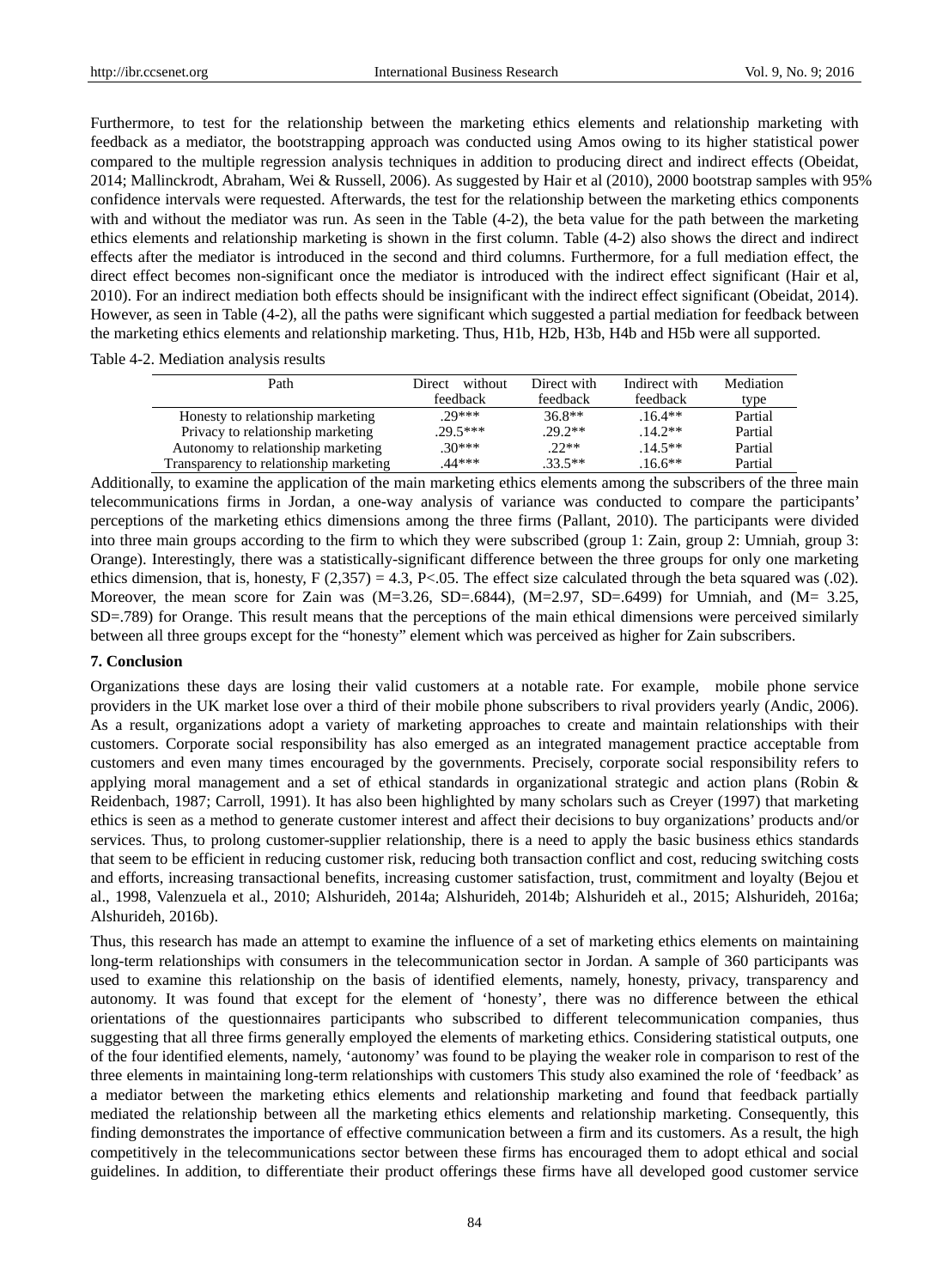mechanisms to better communicate their offerings and handle complaints. Therefore, it comes as no surprise that feedback was an important mediator in the findings of this study. For the organizations, it is also suggested to not only incorporate ethical elements in their practices but also promote these practices in the media, especially their websites. They should analyze their webpage contents enabling customers to conveniently provide their feedback (Vij, 2014). Overall, the research has added an important value to the marketing ethics literature by showing the effect of marketing ethics elements in a new context selected, the telecommunication sector in Jordan, which remains one of the most competitive business sectors in Jordan.

However, like any other social research, this study is limited by the design and methodology used. Nonetheless, the results form a basis for future research that can be conducted in a new context. It is suggested that future research is conducted to investigate the difference between different industries in terms of employing ethical practices and feedback generation. In addition, a case study approach could also be used to examine more closely the application of the different elements of marketing ethics. Moreover, future research could also examine the application of ethics elements on cross-cultural bases, which would allow for new insights on the nature of marketing ethics elements. Finally, it is hoped that this study will generate an awareness among business sectors, about the importance of applying various elements of marketing ethics.

#### **References**

- Abela, A. V., & Murphy, P. E. (2008). Marketing with integrity: ethics and the service-dominant logic for marketing. *Journal of the Academy of Marketing Science*, *36*(1), 39-53. http://dx.doi.org/10.1007/s11747-007-0062-0
- Adcock, D., Al, H., & Ross, C. (2001). *Introduction. Marketing: principles and practice* 4th ed. 15. Retrieved 2009-10-23.
- Alshurideh, M. (2014a). A Qualitative Analysis of Customer Repeat Purchase Behaviour in the UK Mobile Phone Market. *Journal of Management Research*, *6*(1), 109-125. http://dx.doi.org/10.5296/jmr.v6i1.4659
- Alshurideh, M. (2014b). The Factors Predicting Students' Satisfaction with Universities' Healthcare Clinics' Services: A Case-Study from the Hashemite Kingdom of Jordan. Dirasat, *Administrative Science*, *2*(41), 451-464. http://dx.doi.org/10.12816/0007482
- Alshurideh, M. (2016). Is Customer Retention Beneficial for Customers: A Conceptual Background. *Journal of Research in Marketing, 5*(3), 382-389. http://dx.doi.org/10.17722/jorm.v5i3.126
- Alshurideh, M. (2016). Scope of Customer Retention Problem in the Mobile Phone Sector: A Theoretical Perspective. *Journal of Marketing and Consumer Research, 20*, 64-69.
- Alshurideh, M., Bataineh, A., Alkurdi, B., & Alasmr, N. (2015). Factors affect Mobile Phone Brand Choices Studying the Case of Jordan Universities Students. *International Business Research, 8*(3), 141-155. http://dx.doi.org/10.5539/ibr.v8n3p141
- American Nurses Association. (2011). Short Definitions of Ethical Principles and Theories Familiar words, what do they mean? *Ethical principles-American Nurses Association Description, 1-2*.
- Andic, S. (2006). Mobile operators must tune into youth market. *New Media Age, 11*(9), 7.
- Aztiria, A., Augusto, J., & Izaguirre, A. (2008). Autonomous Learning of User's Preferences improved through User Feedback. *BMI,* 72-86.
- Bejou, D., Christine, T. E., & Adrian, P. (1998). Trust, ethics and relationship satisfaction. *International Journal of Bank Marketing*, *16*(4), 170-175. http://dx.doi.org/10.1108/02652329810220729
- Bollen, A., & Emes, C. (2008). Understanding Customer Relationship, How Important is the Personal Torch. *Ipsos MORI*, 5-46.
- Business dictionary. (2014). Feedback Definitions.
- Buttle, F. (1996). *Relationship marketing, theory and practice*, Sage Publications, London. http://dx.doi.org/10.4135/9781446252062
- Canadian Marketing Association. (2004). Incorporating Privacy into Marketing and Customer Relationship Management, *a Joint Report of the Information and Privacy Commissioner of Ontario and the Canadian Marketing Association*, 1-20. Available online at: https://www.ipc.on.ca/images/Resources/priv-mkt.pdf
- Carroll, A. B. (1991). The pyramid of corporate social responsibility: Toward the moral management of organizational stakeholders. *Business horizons, 34*(4), 39-48. http://dx.doi.org/10.1016/0007-6813(91)90005-G
- Cateora, P., Gilly, M., & Graham, J. (2009). *International Marketing*, 14<sup>th</sup> edition, McGraw-Hill Education, New York.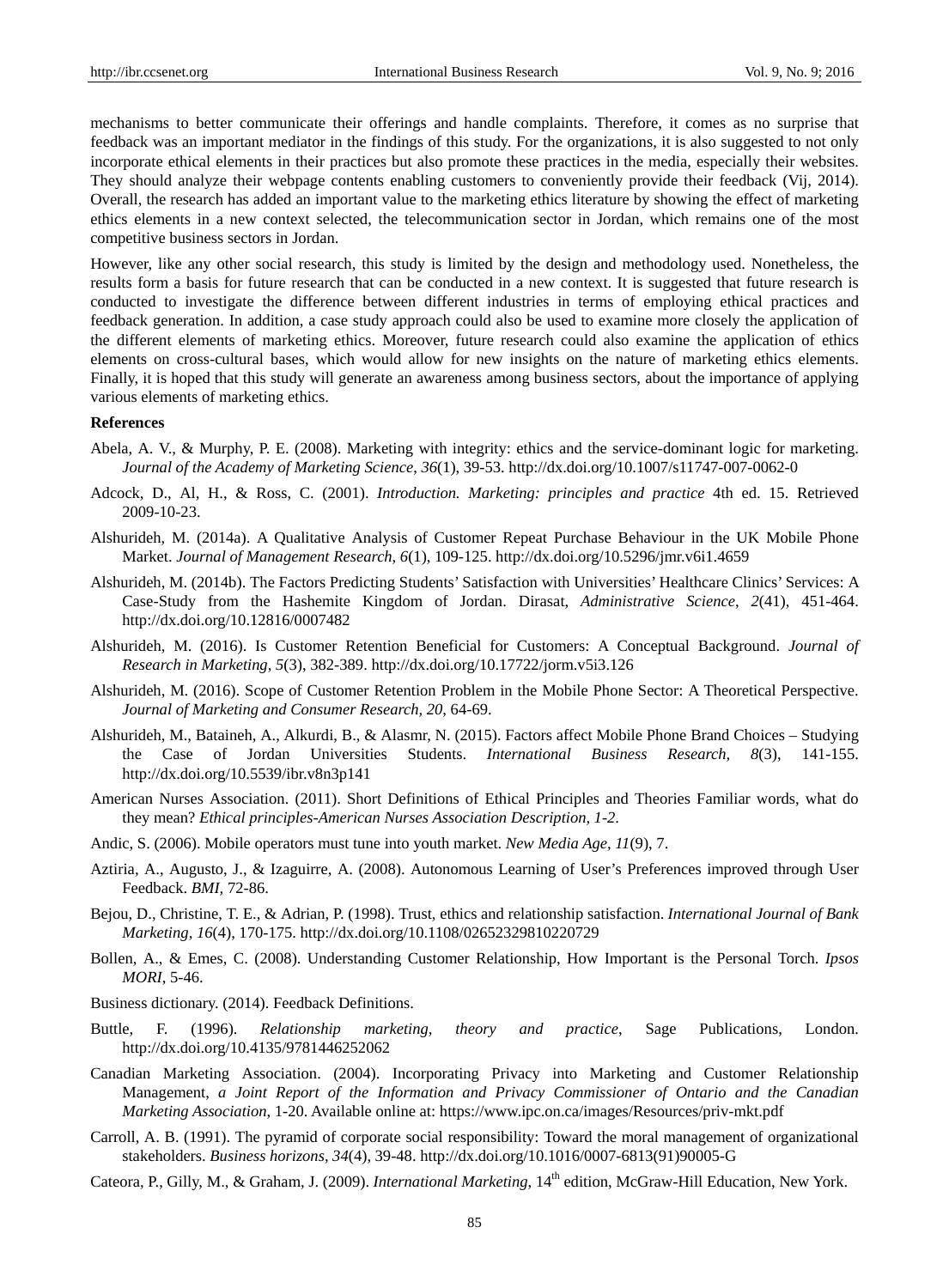- Chonko, L. B., & Hunt, S. D. (1985). Ethics and marketing management: An empirical examination. *Journal of Business Research*, *13*(4), 339-359. http://dx.doi.org/10.1016/0148-2963(85)90006-2
- Communication Handbook. (2013). Communication definitions.
- Cramton, P., & Dees, J. (1993). Promoting honesty in negotiation: an exercise in practical ethics, *Business Ethics Quarterly*, *3*(4), 359-394. http://dx.doi.org/10.2307/3857284
- Creyer, E. H. (1997). The influence of firm behavior on purchase intention: do consumers really care about business ethics. *Journal of consumer Marketing, 14*(6), 421-432. http://dx.doi.org/10.1108/07363769710185999
- Eagle, L. (2009). *Social marketing ethics*. *London: National Social Marketing Centre*. Available online at: http://eprints.uwe.ac.uk/54/1/NSMC\_Ethics\_Report.pdf
- Fan, Y. (2005). Ethical branding and corporate reputation. *Corporate communications: An international journal*, *10*(4), 341-350. http://dx.doi.org/10.1108/13563280510630133
- Ferrell, O. C. (2007). Nature and scope of marketing ethics. In G. Gundlach, L. Block & W. Wilkie (Eds), *Explorations of marketing in society*, 858-952.
- Ferrell, O., Gresham, L., & Fraedrich, J. (1989). A synthesis of ethical decision maker. *Journal of Macro marketing*, 55-63. http://dx.doi.org/10.1177/027614678900900207
- Grönroos, C. (2004). The relationship marketing process: communication, interaction, dialogue, value. *Journal of business & industrial marketing, 19*(2), 99-113. http://dx.doi.org/10.1108/08858620410523981
- Hacker, S., Israel, J., & Couturier, L. (1999). Building trust in key customer- supplier relationships. *The performance center and satisfaction strategies*, 1-10. Available online at: http://www.satisfactionstrategies.com/paper4.pdf
- Hair, J. F., Black, W. C., Babin, B. J., & Anderson, R. E. (2010). *Multivariate data Analysis*, 7th edition, Upper Saddle River, New Jersey: Pearson.
- Hassan, A., Chachi, A., & AbdulLatiff, S. (2008). Islamic marketing ethics and its impact on customer satisfaction in the Islamic banking industry. *Islamic Economics*, *21*(1). Available online at: https://www.kau.edu.sa/Files/320/Researches/51086\_21220.pdf http://dx.doi.org/10.4197/islec.21-1.2
- Hattie, J., & Timperley, H. (2007). The Power of Feedback. *Review of Educational Research*, *77*(1), 81-112. http://dx.doi.org/10.3102/003465430298487
- Hawkins, D. E. (2011). *The Importance of Relationships: Evaluating the dynamics and challenges of relationships in business*. London: Palgrave Macmillan.
- Hunt, S. D., Chonko, L. B., & Wilcox, J. B. (1984). Ethical problems of marketing researchers. *Journal of Marketing Research*, 309-324. http://dx.doi.org/10.2307/3151607
- Hunt, S., & Parraga, A. (1993). Organizational Consequences, Marketing Ethics, and Sales force Supervision, *Journal of Marketing Research*, 78-90.
- Jamnik, A. (2011). Business ethics in financial sector. *Ekonomska istraživanja*, *24*(4), 151-161. http://dx.doi.org/10.1080/1331677x.2011.11517489
- Kanagal, N. (2009). Role of relationship marketing in competitive marketing strategy. *Journal of Management and Marketing Research*, *2*(1), 1-17. Available online at: http://www.jid.aabri.com/manuscripts/09204.pdf
- Khalili, A., Wu, C., & Aghajan, H. (2009). Autonomous Learning of User's Preference of Music and Light Services in Smart Home Applications. *Behavior monitoring and interpretation workshop at German Al Conference*, 1-12.
- KPMG International for Advisory Service. (2013). Transparency Report. Available online at: www.kpmg.com
- Lanier, C., & Saini, A. (2008). Understanding Consumer Privacy: A Review and Future Directions, *Academy of Marketing Science Review*, *12*(2): 1-32.
- Lunenburg, F. C. (2010). Communication: The Process, Barriers, And Improving Effectiveness, *Schooling*, *1*(1), 1-11.
- Majtán, S., & Dubcová, G. (2008). The Ethics in the Product Marketing, output of the research projects VEGA No. 1/4579/07 Diagnostic of Value Relations and Market Activities in an Enterprise and No. 1/3828/06 "NGOs – Integral Part of Economic System of the Country, Projects registered with the Grant Agency in the Slovak Republic, 1-9.
- Mallinckrodt, B., Abraham, W. T., Wei, M., & Russell, D. W. (2006). Advances in testing the statistical significance of mediation effects. *Journal of Counseling Psychology*, *53*(3), 372-378.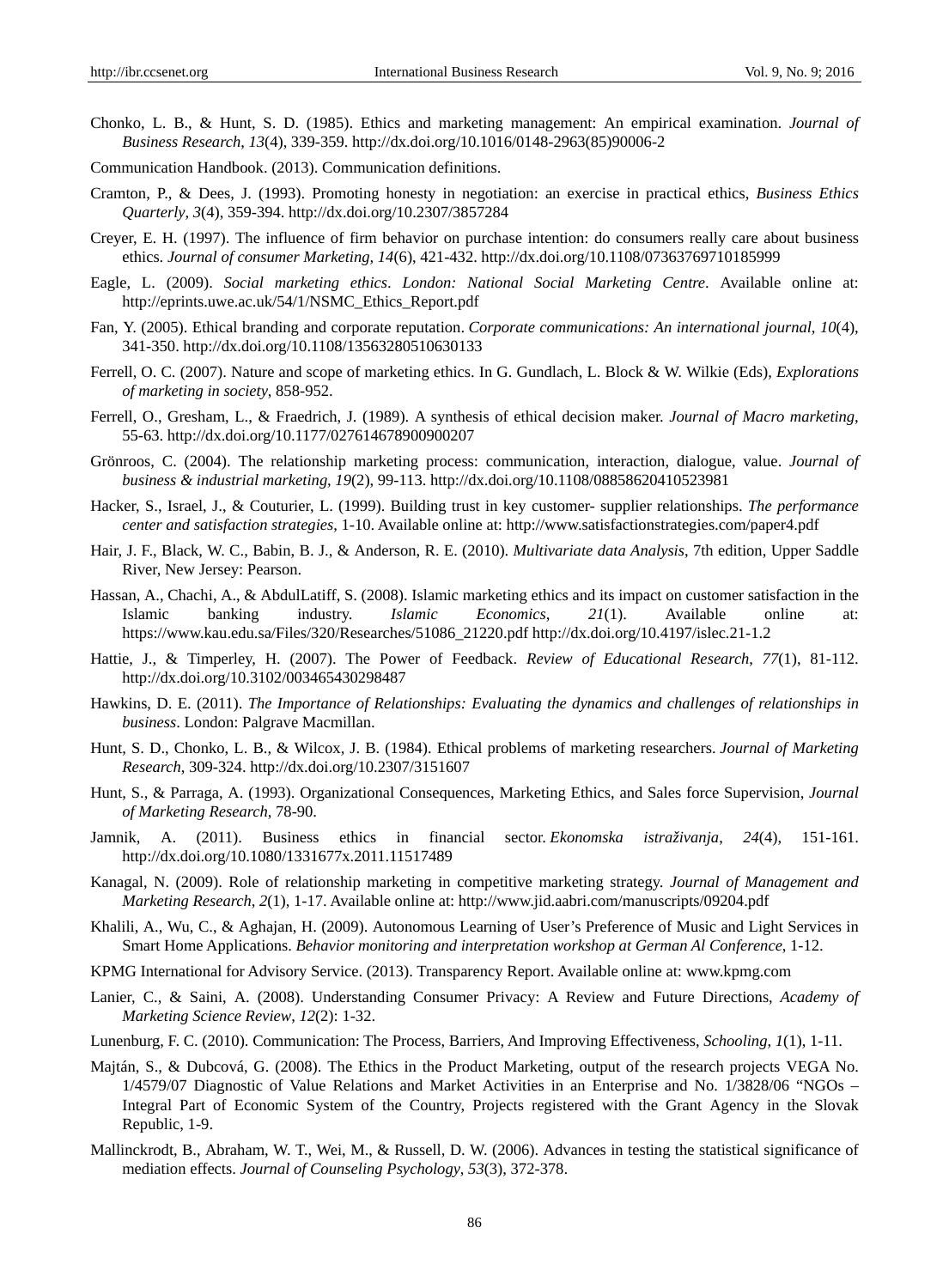- McKimm, J., Jollie, C., & Hatter, M. (2007). *Mentoring: Theory and practice*. *London Deanery Faculty Development: London*.
- Merck/MSD. (2011). Our values and standards the basis of our success. *Code of Conduct*, 3<sup>rd</sup> Ed, 4-35.
- Obeidat, Z. M. I. (2014). Beware the Fury of the Digital Age Consumer: Online Consumer Revenge: A Cognitive Appraisal Perspective, *Durham theses*, Durham University. Available at Durham E-Theses Online: http://etheses.dur.ac.uk/10808/
- Orgerson, J. L., & Schroeder, J. E. (2005). Identity in marketing communications: an ethics of visual representation working paper. Available online at: http://ssrn.com/abstract=969079
- Pallant, J. (2010). *SPSS survival manual: A step by step guide to data analysis using SPSS*. 4th edition, McGraw-Hill International.
- Palmatier, R. W., Scheer, L. K., Evans, K. R., & Arnold, T. J. (2008). Achieving relationship marketing effectiveness in business-to-business exchanges. *Journal of the academy of marketing science*, *30*, 174-190. http://dx.doi.org/10.1007/s11747-007-0078-5
- Palmer, A. (2002). The Evolution of an Idea: An Environmental Explanation of Relationship Marketing. *Journal of relationship marketing*, *1*(1), 79-94. http://dx.doi.org/10.1300/J366v01n01\_06
- Polonsky, M., Schuppisser, D. S., & Beldona, S. (2002). A Stakeholder Perspective for Analyzing Marketing Relationships. *Journal of Market-Focused Management, 5*, 109–126. http://dx.doi.org/10.1023/A:1014091926179
- Queensland rail association (2014). Customer feedback information. Available online at: www.queenslandrail.com.au/customerservice.
- Robin, D. P., & Reidenbach, R. E. (1987). Social responsibility, ethics, and marketing strategy: closing the gap between concept and application. *The Journal of Marketing*, 44-58. http://dx.doi.org/10.2307/1251143
- Saunders, M. N., Saunders, M., Lewis, P., & Thornhill, A. (2011). *Research methods for business students*. 5<sup>th</sup> edition. Pearson Education India.
- Sekaran, U. (2003). Research Methods for Business: A Skill Building Approach, 4<sup>th</sup> edition, New York: John Wiley and Sons.
- Sekaran, U., & Bougie, R. (2009). *Research methods for business*, 5th edition, Chichester, UK: John Willey & Sons Ltd.
- Sheth, J., & Parvatiyar, A. (2002). Evolving Relationship Marketing into a Discipline. *Journal of relationship marketing, 1*(1), 3-16. http://dx.doi.org/10.1300/J366v01n01\_02
- Takala, T., & Uusitalo, O. (1996). An alternative view of relationship marketing: a framework for ethical analysis. *European Journal of marketing*, *30*(2), 45-60. http://dx.doi.org/10.1108/03090569610106644
- Taxi service commission. (2013). *A guide to customer feedback and complaints handling*, 3-11.
- Team Coordination Training Student Guide. (1998). *United States department of homeland security*, *7*, 1-12.
- The American communication company Avaya. (2013). *The Autonomous Customer 2013 report,* 5-12. Available online at: https://www.avaya.com/usa/documents/the\_autonomous\_customer\_survey\_2013.pdf
- The International Bank for Reconstruction and Development. (2012). *Doing business in a more transparent world***,**  1-61.
- The Ken Blanchard Companies. (2010). *Building Trust*. Available online at: www.kenblanchard.com
- Valenzuela, L. M., Mulki, J. P., & Jaramillo, J. F. (2010). Impact of customer orientation, inducements and ethics on loyalty to the firm: Customers' perspective. *Journal of Business Ethics, 93*(2), 277-291. http://dx.doi.org/10.1007/s10551-009-0220-z
- Vij, A. (2014). Managing competitive advantage in the cluttered content environment, Proc. of the Intl. Conf. on Advances in Economics, Management and Social Study - EMS 2014. Avaiable online at http://seekdl.org/nm.php?id=3934
- Warren, S., & Brandeis, L. (1890). The right to privacy. *Harvard law review*, *4*(5). 193-220. http://dx.doi.org/10.2307/1321160
- Williams, O., & Murphy, P. (1990). The ethics of virtue: a moral theory for marketing", *Journal of Macro marketing*, *10*, 19-29. http://dx.doi.org/10.1177/027614679001000103
- Winer, R. S. (2001). Customer relationship management: a framework, research directions, and the future, *Haas School*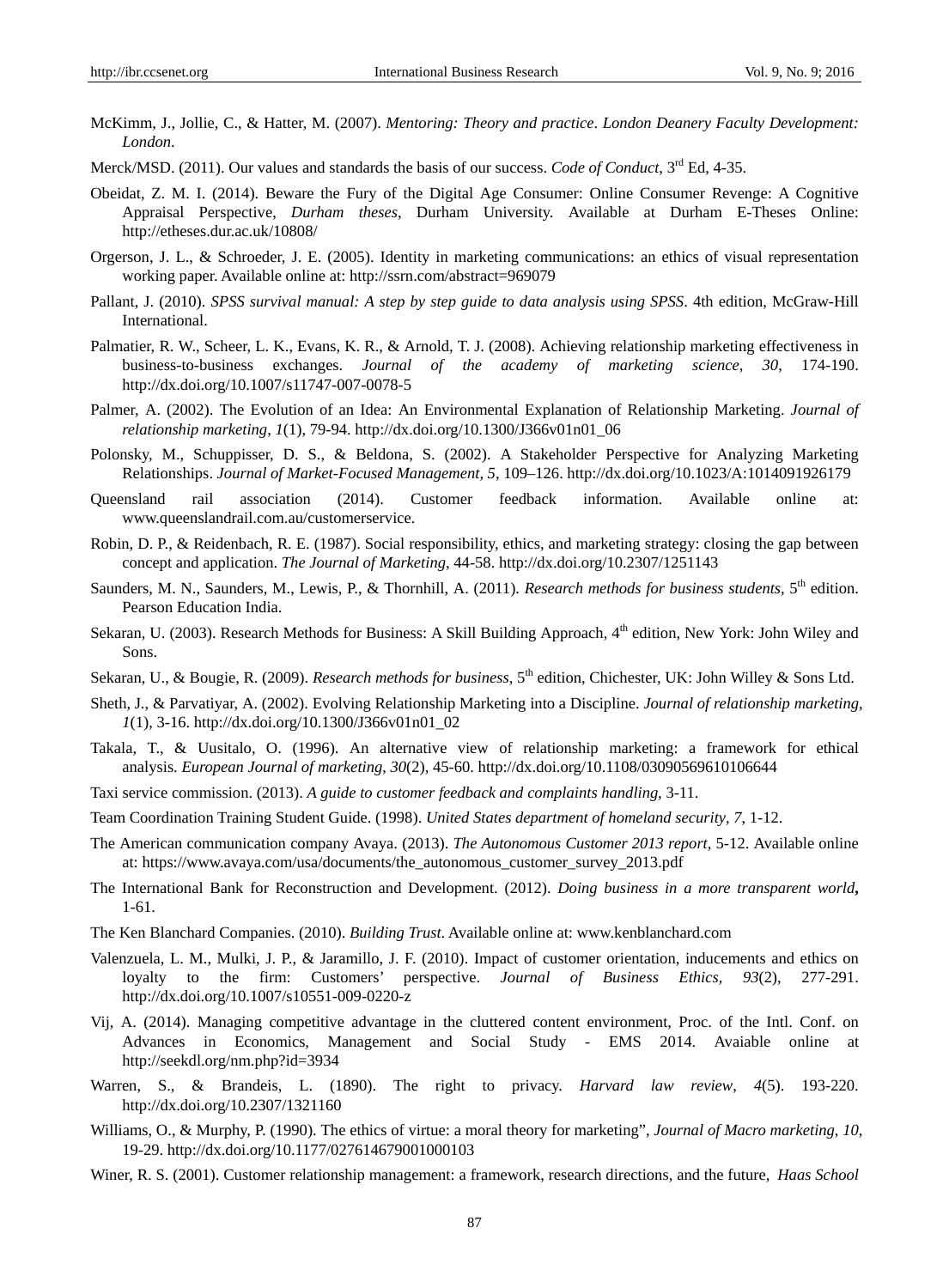*of Business*. Available online at: http://groups.haas.berkeley.edu/fcsuit/PDF-papers/CRM%20paper.pdf

- Wirtz, J., & Lwin, M. (2009). Regulatory Focus Theory, Trust, and Privacy Concern. *Journal of Service Research*, *12*(2), 190-206.
- Zwick, D., & Dholakia, N. (1999). Models of Privacy in the Digital Age: Implications for Marketing and E-Commerce*, Research institution for telecommunication and information marketing*, 1-2. Available online at: http://ritim.cba.uri.edu/Working%20Papers/Privacy-Models-Paper[1].pdf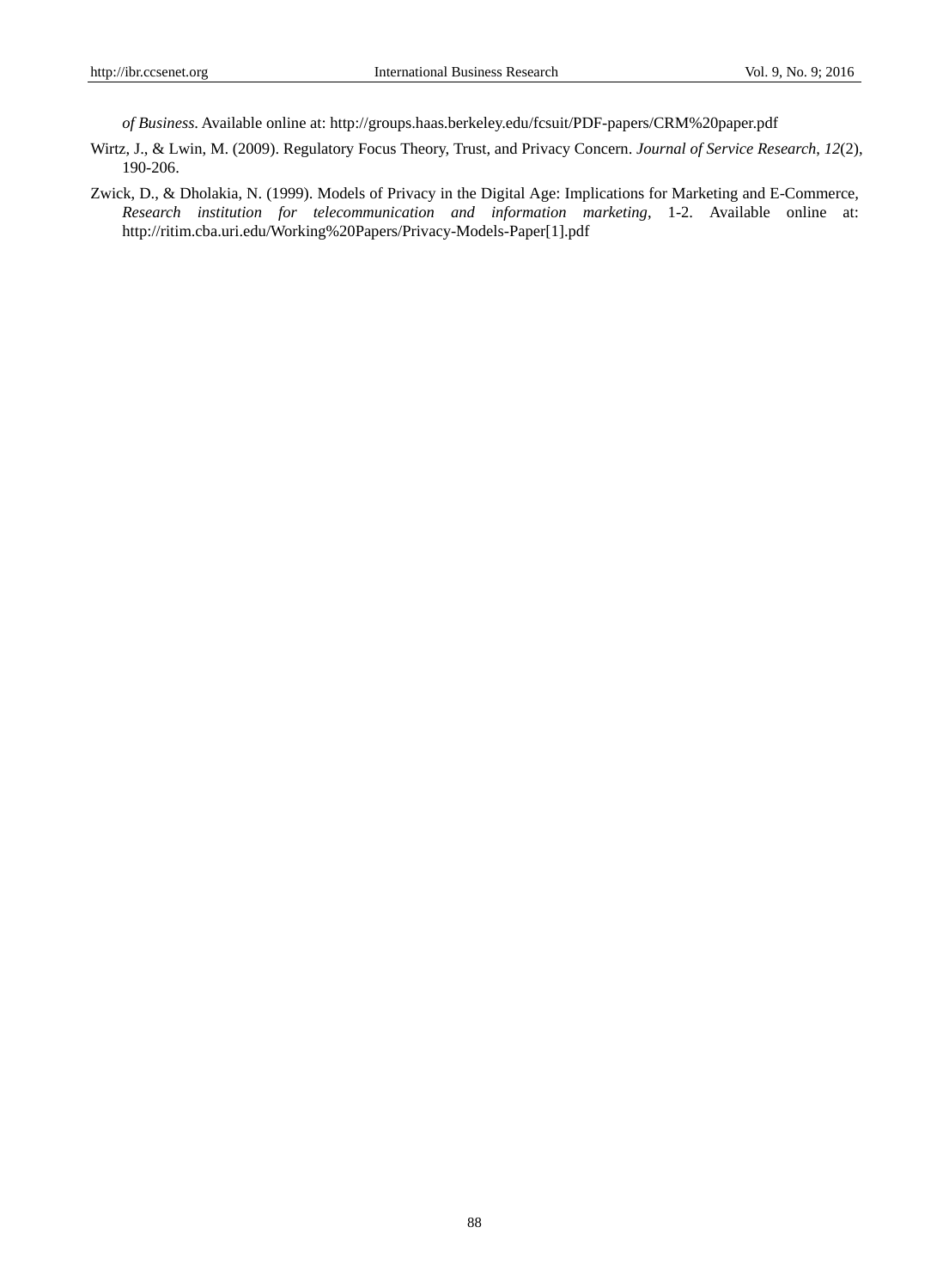# **Appendix**

# Table 1. Scale of Measuring the Study Items

| Code                      | Construct                                                                                                                                                     | <b>Sources</b>                               |
|---------------------------|---------------------------------------------------------------------------------------------------------------------------------------------------------------|----------------------------------------------|
| H                         | <b>Honesty</b>                                                                                                                                                | Brashear,<br><b>Boles</b>                    |
| Η1                        | My mobile phone supplier is honest.                                                                                                                           | Bellenger<br>and                             |
| H2                        | My mobile phone supplier usually keeps his promises.                                                                                                          | <b>Brooks</b> (2003)                         |
| H3                        | My mobile phone supplier advices on my sales activities are highly appreciated                                                                                |                                              |
| H4                        | My confidence in my mobile phone supplier is relatively high, even when he gives me a rather unlikely                                                         |                                              |
|                           | explanation.                                                                                                                                                  |                                              |
| H5                        | My confidence in my mobile phone supplier is highly related to his honesty.                                                                                   |                                              |
| A                         | <b>Autonomy</b>                                                                                                                                               |                                              |
| A1                        | My purchase decisions represent my own values and feelings, without interruption by any mean from my mobile<br>phone supplier.                                |                                              |
| A2                        | My purchase activities are strongly identified by myself, without interference by any mean from my mobile<br>phone supplier.                                  | Wang<br>and<br>Netemeyer                     |
| A3                        | My actions are conformed to who I am and not influenced by my mobile phone supplier.                                                                          | (2002)                                       |
| A4                        | My whole self stands behind the important purchase decisions I make and not my mobile phone supplier.                                                         | Weinstein,                                   |
| A5                        | My purchase decisions are steadily informed by things I want or care about and without intervention from my<br>mobile phone supplier.                         | Przybylski<br>and<br>Ryan (2012)             |
| A6                        | My purchase activities have significant autonomy and are not affected by my mobile phone supplier activities.                                                 |                                              |
| A7                        | My purchasing activity is usually decided based on my own choices and preferences not my mobile phone<br>supplier interests.                                  |                                              |
| A8                        | My purchases are usually selected with considerable opportunity for independence and freedom, away from<br>pressures.                                         |                                              |
| A9                        | My mobile phone supplier allows me to use personal initiative or judgment in carrying out my purchasing<br>activity.                                          |                                              |
| P                         | <b>Privacy</b>                                                                                                                                                |                                              |
| P1                        | My preferences information that is collected by my mobile phone supplier is considered sensitive to me.                                                       |                                              |
| P <sub>2</sub>            | My information that is collected anonymously by my mobile phone supplier is important to me.                                                                  |                                              |
| P3                        | My personal information that is collected by my mobile phone supplier is important to me and I am concerned<br>about how to be used.                          | Chellappa<br>and<br>Sin(2005)                |
| P4                        | My personally identifiable information that is collected by my mobile phone supplier is important to me and I<br>am concerned about how the firm will use it. |                                              |
| P5                        | My personal privacy is important to me while dealing with my mobile phone supplier.                                                                           |                                              |
| т                         | <b>Transparency</b>                                                                                                                                           |                                              |
| T1                        | My mobile phone supplier exchange relevant and beneficial information with me on a regular basis which is<br>important to me                                  | Awad<br>and                                  |
| T <sub>2</sub>            | My mobile phone supplier's technical abilities and capabilities are known to me.                                                                              | Krishnan (2006)                              |
| T <sub>3</sub>            | My mobile phone supplier's business practices appear to be transparent.                                                                                       | Eggert and Helm                              |
| T4                        | My knowledge about the purpose for which the mobile phone supplier wants to collect information is important                                                  | (2000)                                       |
|                           | to                                                                                                                                                            |                                              |
| T5                        | My knowledge about the way that my mobile phone supplier is going to use my information is important to me.                                                   |                                              |
| RM                        | <b>Relationship Marketing</b>                                                                                                                                 |                                              |
| RM1                       | My relationship with my mobile phone supplier is expected to continue for a long time.                                                                        |                                              |
| RM <sub>2</sub>           | My relationship with my mobile phone supplier is planned to be renewed automatically.                                                                         |                                              |
| RM3                       | My planned business for the next few years will not be conducted with my mobile phone supplier.                                                               |                                              |
| RM4                       | My business orientation is continually looking out for another mobile phone supplier to replace my supplier.                                                  |                                              |
| RM5                       | My business transactions require a close relationship between me and my mobile phone supplier to ensure its<br>success.                                       | Barry and Terry                              |
| RM6                       | My close relationship with my mobile phone supplier is important to my success.                                                                               | (2008)                                       |
| RM7                       | My strong relationship with my mobile phone supplier would be very helpful in buying his products.                                                            | Palmatier,                                   |
| RM8                       | My strong relationship with my mobile phone supplier is needed to buy his products successfully.                                                              | Scheer,<br>Evans                             |
| RM9                       | My relationship with my mobile phone supplier is important to me and I work hard to strengthen it.                                                            | and<br>Arnold                                |
| <b>RM10</b>               | My relationship with my mobile phone supplier is important to me and I focus my attention on building and<br>maintaining it.                                  | (2008)                                       |
| $\boldsymbol{\mathrm{F}}$ | Feedback                                                                                                                                                      | Cheistine (2011)                             |
| F1                        | My satisfaction by dealing with this mobile phone supplier is highly related to the feedback exchanged with him.                                              |                                              |
| F2                        | My mobile phone supplier feedback activities significantly affect the level of customer satisfaction.                                                         | Hanover research                             |
| F3                        | My mobile phone supplier provides timely feedback about my progress in specific issues while interacting with                                                 | center $(2010)$                              |
| F4                        | him.<br>My mobile phone supplier often provides useful feedback that helps to identify potential problems and<br>opportunities.                               | Chaudoir,<br>Stephenie,<br>Dugan,<br>Alicia. |
| F5                        | My satisfaction is positively related to the feedback provided by my mobile phone supplier.                                                                   | And Barr, Colin.<br>(2013)                   |
|                           | Table 2. Questionnaire Response Rate                                                                                                                          |                                              |
|                           |                                                                                                                                                               |                                              |

| 0.011C<br>sen<br>Jues <sup>1</sup><br>SU O<br>анал | 91TQ<br>urned<br>$r$ et | analysis<br>maire<br>accepted<br>tor<br>$n\epsilon$<br><b>STIOI</b> | Kate<br>nonse.<br>$\cdots$ |
|----------------------------------------------------|-------------------------|---------------------------------------------------------------------|----------------------------|
| 400                                                | 360                     | 360                                                                 | 90%                        |